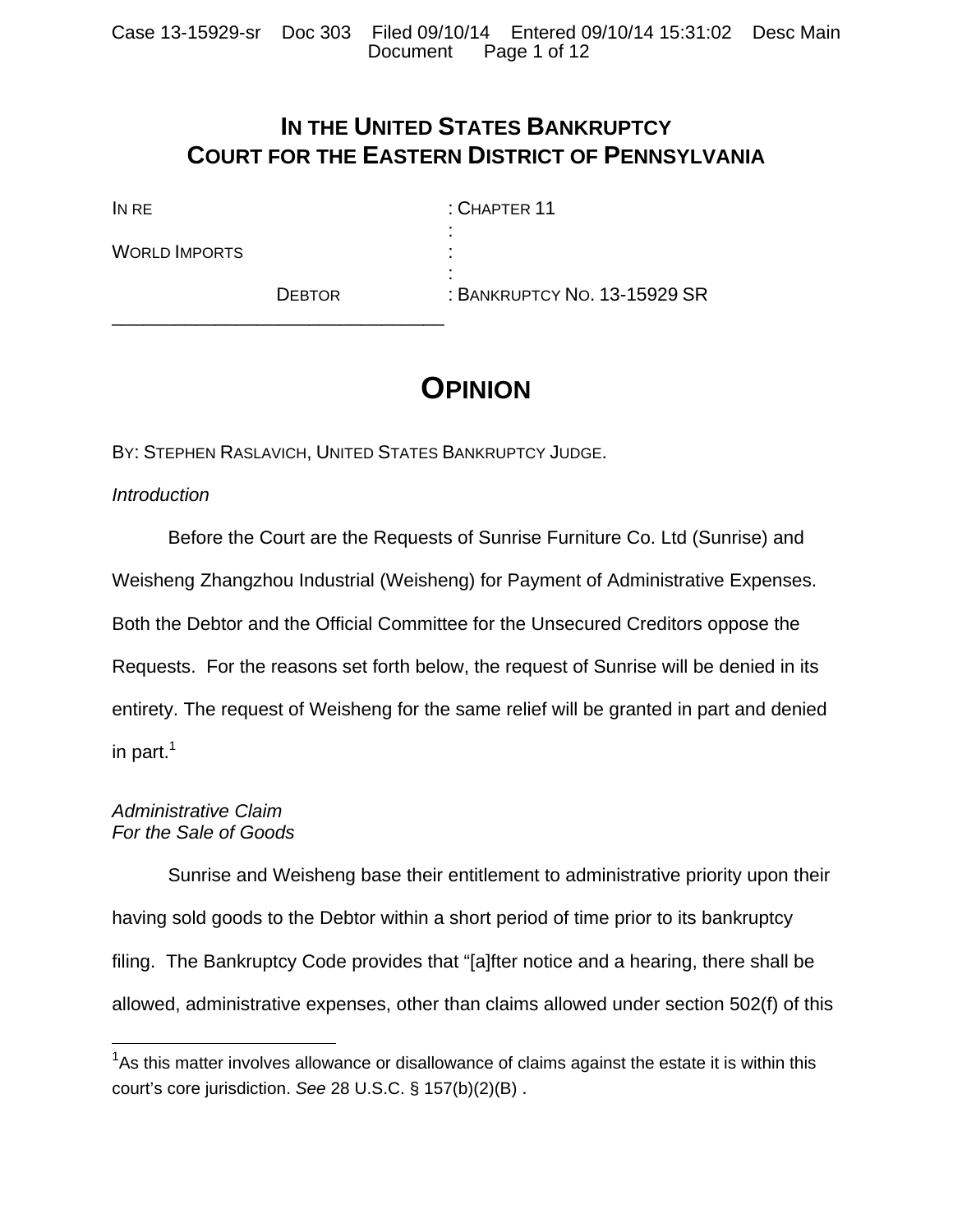#### Case 13-15929-sr Doc 303 Filed 09/10/14 Entered 09/10/14 15:31:02 Desc Main Page 2 of 12

title, including---the value of any goods received by the debtor within 20 days before the date of commencement of a case under this title in which the goods have been sold to the debtor in the ordinary course of such debtor's business." 11 U.S.C. § 503(b)(9). The language of the statute provides for the allowance of an administrative claim provided the claimant establishes: (1) the claimant sold "goods" to the debtor; (2) the goods were *received by the debtor* within twenty days prior to filing; and (3) the goods were sold to the debtor in the ordinary course of business*. In re Goody's Family Clothing, Inc*., 401 B.R. 131, 133 (Bkrtcy.D.Del. 2009) (emphasis added).

This section is an exception to the treatment of unsecured creditors who supply goods or services prepetition. *In re Pilgrim's Pride Corp*., 421 B.R. 231, 240 (Bkrtcy.N.D.Tex.2009). It is intended to work in conjunction with § 546(c) for sellers who have valid reclamation claims. *Ningbo Chenglu Paper Products Mrf. Co., Ltd v. Momenta, Inc. (in re Momenta, Inc.),* 11-cv-479*,* 2012 WL 3765171, at \*4 (D.N.H. Aug. 29, 2012)*.* Section 503(b)(9) "provides a supplemental remedy for those sellers who would be preferred reclamation sellers, but for a minor disqualification under section 546(a)." *Id.* Not being intended to create a new class of creditors, § 503(b)(9) is to be strictly construed. *See Howard Delivery Serv. Inc. v. Zurich Am. Insur. Co.*, 547 U.S. 651, 655, 126 S.Ct. 2105, 2106 (2006) (noting discrete exceptions to the general equality principle must be "clearly authorized by Congress"). A claimant seeking allowance of an administrative claim bears the initial burden of proof. *Goody's,* 401 B.R. at 137 n. 27.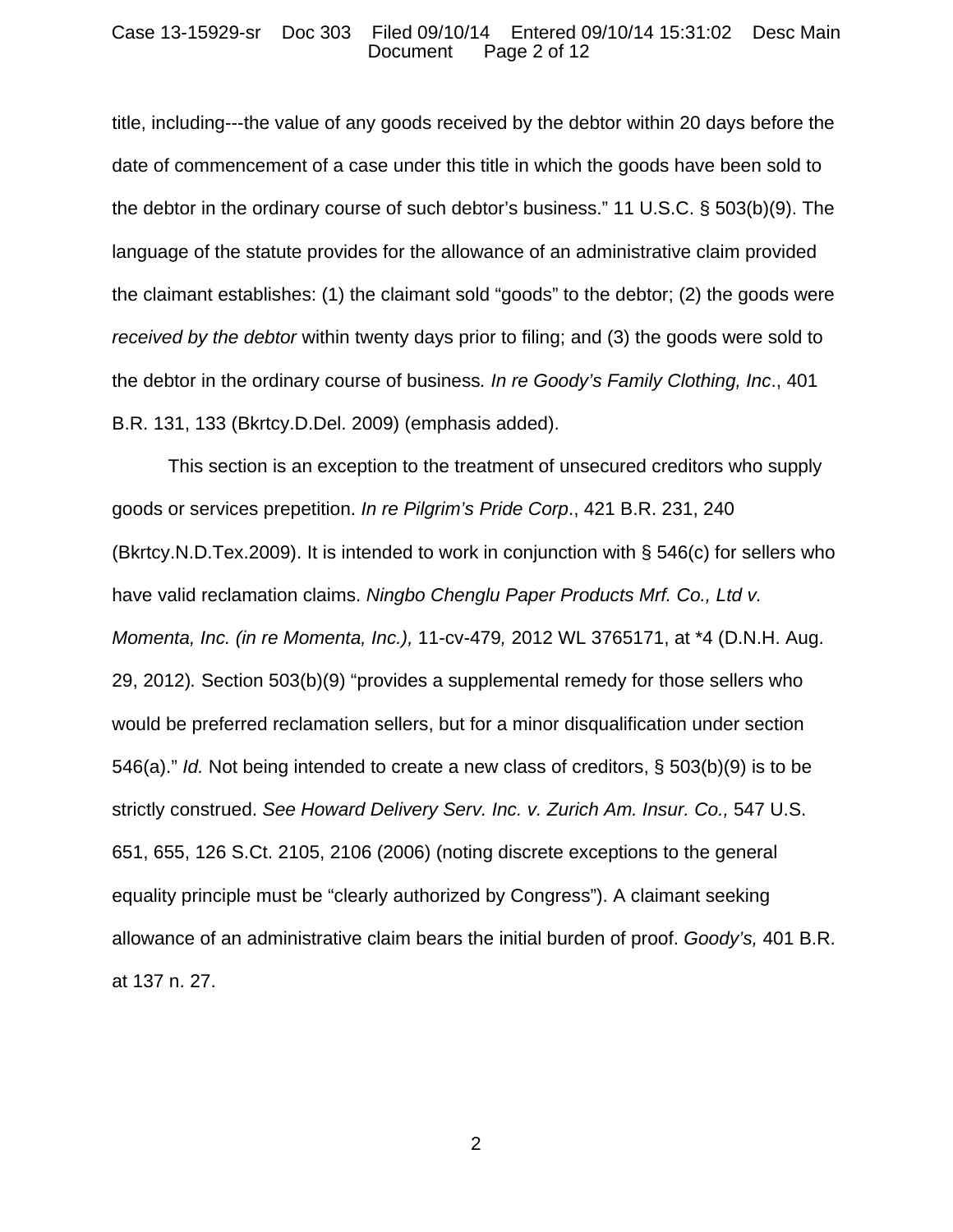#### *Record*

 The matters have been submitted to the Court on a stipulated evidentiary record and there are no facts in dispute. The parties agree on two of the three elements required for priority under § 503(b)(9): (1) that the claimants sold goods to the Debtor and (2) that such sales occurred in the ordinary course of the Debtor's business. That leaves only the question of whether the Debtor received the goods within the 20 days prior to bankruptcy. In this regard, the operative dates, in particular, are not in dispute and are found in the supporting documents attached to both claims. Each claim is comprised of more than one order for the purchase of goods. For each such order, there is a set of four documents: Purchase Order, Packing List, Commercial Invoice, and Bill of Lading. As to the Sunrise claim, two shipments of goods originated from China and were shipped from Shenzhen on June 19 and June 23, 2013. Both of the Sunrise shipments were delivered directly to customers of the Debtor (i.e., "dropshipped") on July 13 and July 18, 2013. As to the Weisheng claim, three shipments of goods likewise originated from China and were shipped from Xiamen on June 13 and June 17, 2013. Two of the three Weisheng shipments were "drop-shipped" and the third shipment was delivered directly to the Debtor. These deliveries occurred on July 13 and July 17, 2013, respectively.

#### *Issue*

 There are two issues for the Court to address, the first is legal and the second factual. The *legal issue* arises because four of the five shipments were delivered directly to the Debtor's customers. Just one shipment went directly to the Debtor. It is the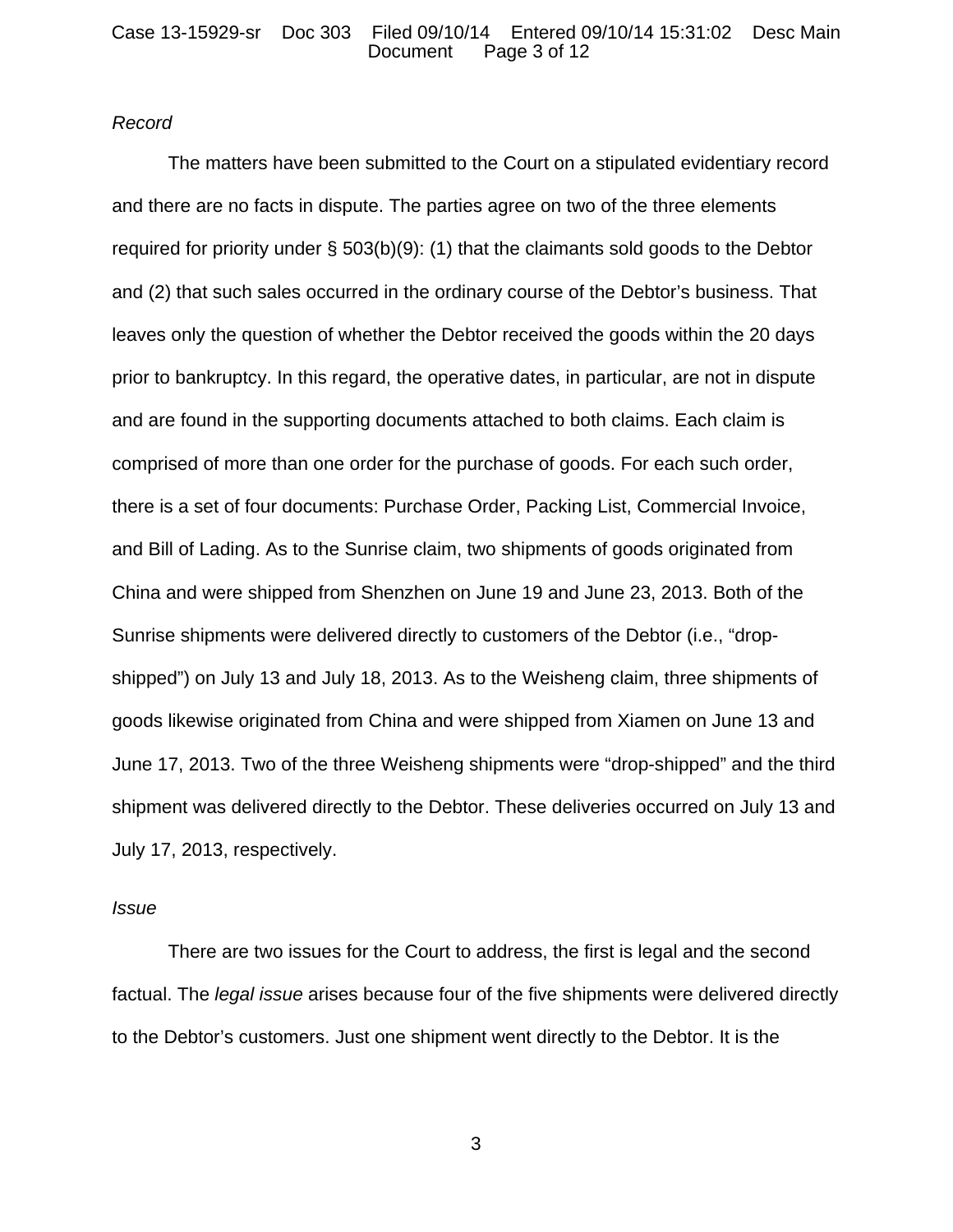Debtor's position that a drop-shipment is not received by the retail merchant and so it can never qualify for administrative priority status under § 503(b)(9).

 The *factual issue* pertains to the one Weisheng shipment which did go directly to the Debtor. For that shipment to attain priority, the record must reflect that it was received by the Debtor within 20 days prior to bankruptcy.

## *Drop Shipments and Receipt*

 $\overline{a}$ 

 On the question of whether a retail merchant ever "receives" drop-shipped goods the Debtor maintains that every case to consider the question has held that § 503(b)(9) applies only if the debtor physically received goods and not merely the value of the goods with in the requisite time period. Debtor's Objection, 4. The claimants respond that the Uniform Commercial Code recognizes that receipt of goods by a buyer includes receipt by the buyer's representative or subpurchaser. Sunrise/Weisheng Letter Brief, 5. Other than that statutory authority, the claimants rely on an article in a trade journal wherein the author opines that drop-shipped goods should be deemed to have been received by the debtor for purposes of § 503(b)(9). *Id.*

 Of the four cases cited by the Debtor for the proposition that drop shipments are never received by a debtor, the Court finds two of the four cases particularly helpful to its analysis.<sup>1</sup> In *In re Plastech Engineered Products, Inc.*, 2008 Bankr. LEXIS 3130 (Bkrtcy. E.D.Mich. 2008), the seller of goods argued that although the goods were

<sup>&</sup>lt;sup>1</sup> The other cases, which are somewhat on point, are *In re Circuit City Stores, Inc.*, 432 B.R. 225 (Bkrtcy.E.D.Va. 2010) and *In re Pridgen,* 2008 WL 1836950 (Bankrtcy.E.D.N.C. April 22, 2008). These involved goods delivered to the debtor on a consignment basis. The debtor in *Circuit City* housed goods from Panasonic in its warehouses until the goods were sold to consumers. Panasonic's request for administrative priority for unpaid goods was denied because the debtor did not receive title to the goods until the sale of the goods to customers. Likewise the debtor in *Pridgen*, a grocer, never obtained title to the gasoline which it sold to its consumers from its store. The gasoline supplier was denied administrative priority for the same reason.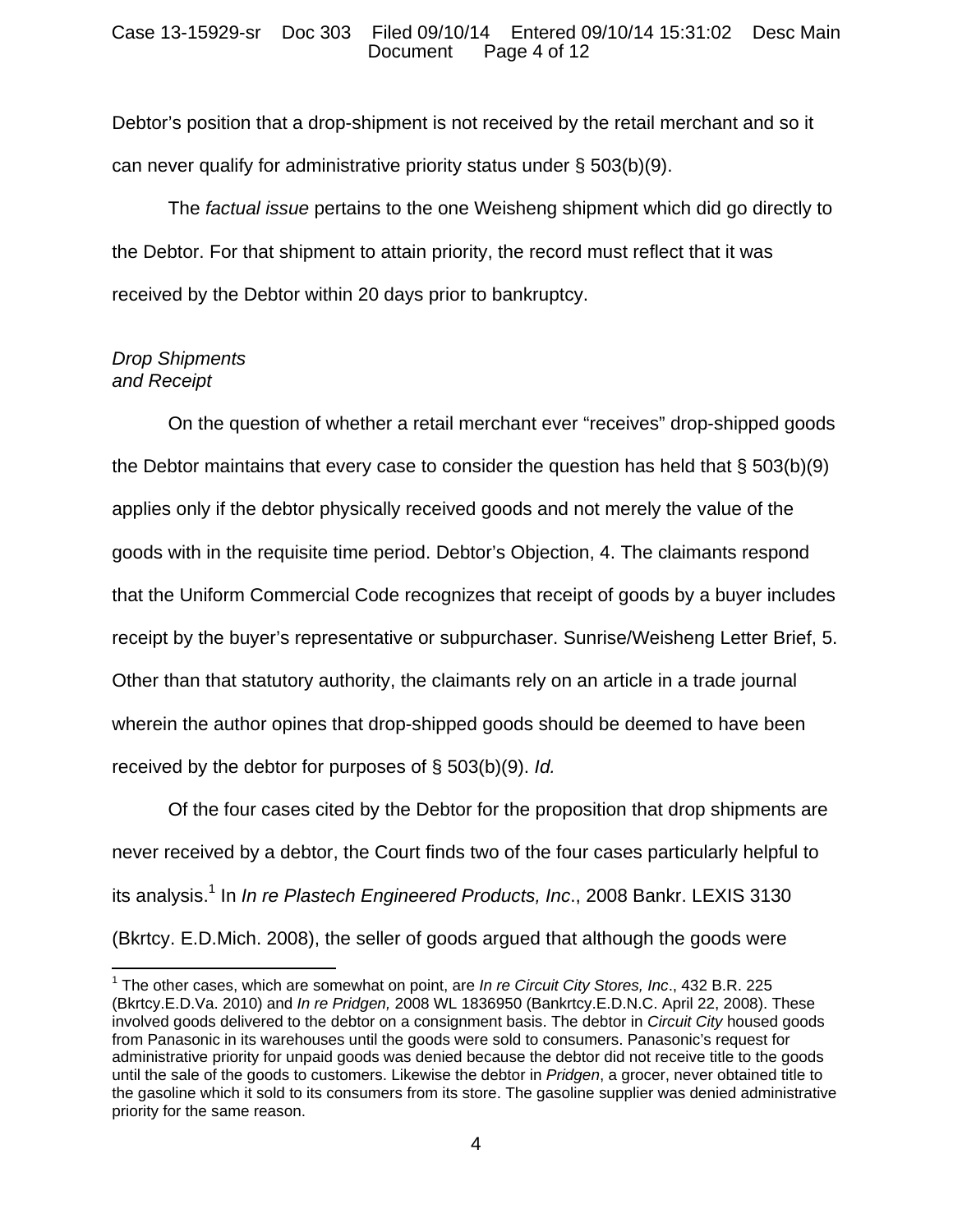delivered directly to a customer of the debtor, the debtor need not receive the goods in

order to claim administrative priority. *Id.* at \*5 Instead, argued the seller, the debtor's

receipt of the value of the goods should suffice. The Bankruptcy Court rejected the

reasoning based on the express language of § 503(b)(9). *Id.* at 9

The case which is most useful for present purposes is the District Court of New

Hampshire's decision in *Ningbo, supra.* In that case, the Court undertook a thorough

analysis of the history of section 503(b)(9) to determine the meaning of "receipt"

Congress did not define the term "received" as it is used in Section 503(b)(9). Nor is that term defined elsewhere in the Bankruptcy Code. But it appears that Congress intended that the term, as used in Section 503(b)(9), should be construed consistently with the reclamation section of the Code, Section 546(c). As the bankruptcy court correctly noted, changes made to the Bankruptcy Code in 2005 suggest an intent to create a priority administrative expense as a supplemental remedy *for reclamation sellers,* and not, as Ningbo argues, a priority remedy for all sellers who deliver goods pursuant to a contract with the debtor and within twenty days preceding bankruptcy.

Before the Bankruptcy Abuse Prevention and Consumer Protection Act of 2005 ("BAPCPA"), Section 546(c)(2) allowed a " 'court [to] deny reclamation to a seller with such right of reclamation that has made such a demand," but "only if the court' " awarded an administrative expense claim or secured the seller's " 'claim by a lien.' " *Dana Corp.,* 367 B.R. at 414 (quoting 11 U.S.C. Sec. 546(c)(2) prior to BAPCPA). In other words, before BAPCPA, an administrative expense priority served as an alternative remedy to reclamation, but only if the seller met Section 546(c)'s notice requirement. [citations omitted]

In 2005, BAPCPA modified the reclamation rules under an amendatory provision titled "Reclamation." *See* Sec. 1227 "Reclamation," Bankruptcy Abuse Prevention and Consumer Protection Act of 2005, Pub.L. No. 109–8, § 1227(b), 119 Stat. 23, 119–200. The provision deleted language in Section 546(c)(2) authorizing courts to allow an administrative expense claim ( *i.e.,* allow a cash payment in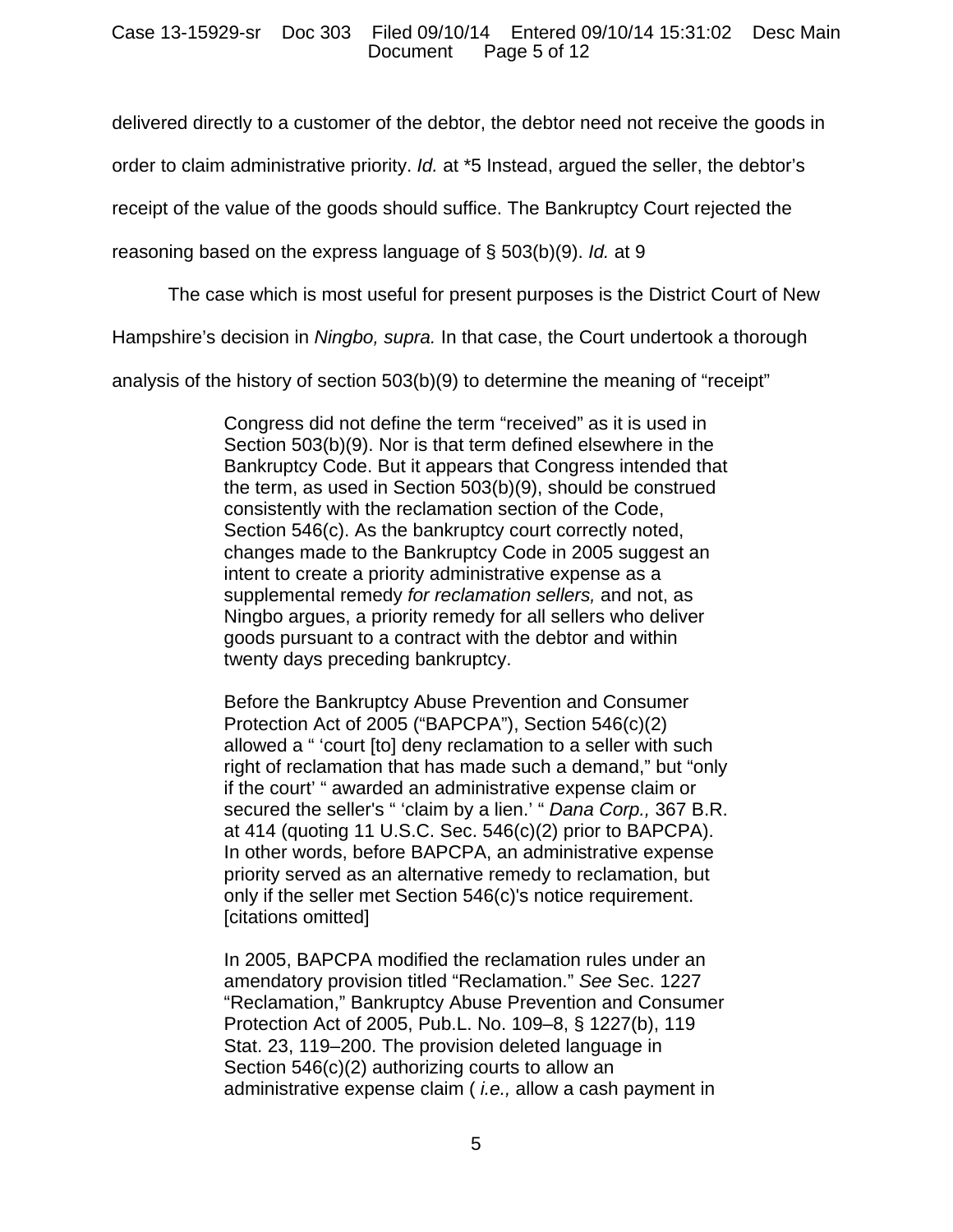lieu of reclamation) where a seller had otherwise made a proper reclamation demand. *See In re TI Acquisition, LLC,* 410 B.R. 742, 745–46 (Bankr.N.D.Ga.2009) (detailing legislative changes). It also added new language to Section 546(c) specifying that, even if "a seller of goods fails to provide notice in the manner described [in Section 546(c)(1), it] still may assert the rights contained in Section 503(b)(9)." 11 U.S.C. Sec. 546(c)(2). Finally, it added Section 503(b)(9), providing an administrative priority claim for goods the debtor received within twenty days before bankruptcy. *See In re TI Acquisition,* 410 B.R. at 746.

*Ningbo, supra,* 2012 WL 3765171, at \*\*4-5. While "Congress meant to expand and

clarify the rights of reclamation sellers, [it] did not intend to quietly create a new and

expansive creditor class entitled to a unique priority." *Id*. at \*5 The *Ningbo* Court also

observed that such an intent comported with the policy behind Chapter 11

reorganizations:

[A] narrow reading of Section 503(b)(9), that reserves its remedy for would-be reclamation sellers, would likely enhance prospects for successful reorganization, while respecting creditor equality principles. Because the debtor must set aside cash to pay priority administrative expenses, the larger the class of creditors entitled to 503(b)(9) relief, the larger the potential cash reserve needed, and the less likely a debtor will successfully reorganize. That is not an insignificant consideration. *See In re Plastech Engineered Prods., Inc.,* 394 B.R. 147, 151 (Bankr.E.D.Mich.2008) (Section 503(b)(9) "creat[es] a large and potentially insurmountable cash hurdle for a debtor to confirm a plan").

*Id.* at \*6 The District Court construed the phrase "received by the debtor" in this context

to mean "possessed by the debtor, either actually or constructively." *Id*. It therefore

affirmed the Bankruptcy Court's holding that a drop-shipment to a debtor's customer

does not constitute even constructive possession for purposes of § 503(b)(9). *Id.* at \*7

The Court finds the District Court of New Hampshire's reasoning to be persuasive and

will be guided by it. As the goods delivered under drop-shipment arrangements were not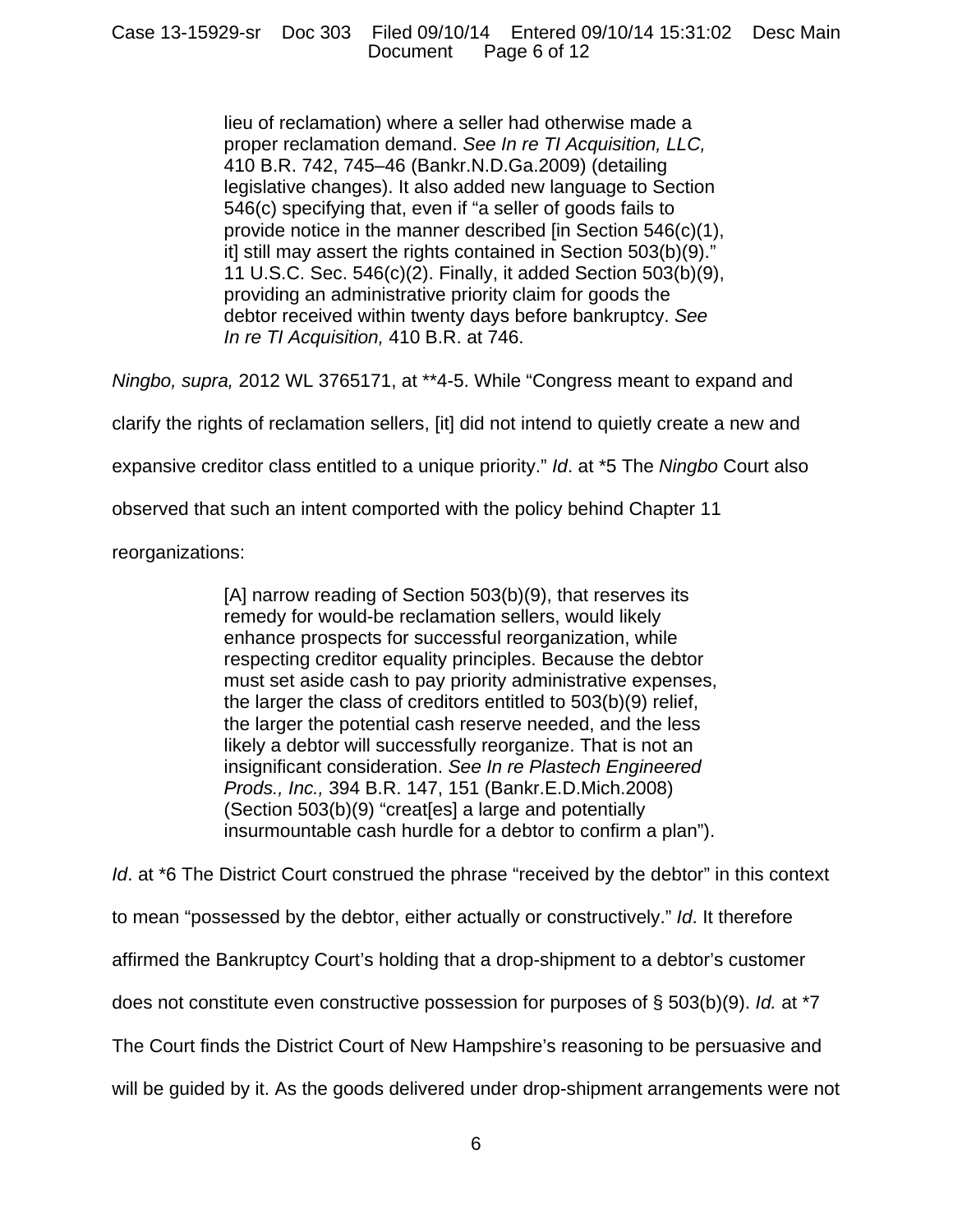#### Case 13-15929-sr Doc 303 Filed 09/10/14 Entered 09/10/14 15:31:02 Desc Main Page 7 of 12

"received" by the Debtor for purposes of § 503(b)(9), the Sunrise and Weisheng dropshipments are not entitled to administrative priority.

# *Direct Shipment*

1

 That leaves the remaining portion of the Weisheng claim, which is based on goods shipped directly to the Debtor. In its Certification in support of its claim, Weisheng lists that shipment as having been placed on board a vessel in China on June 13, 2013. As matters are, that fact is dispositive in favor of Weisheng's right to administrative priority for this portion of its claim. The parties will recall that this Court's June 18 Opinion ruled adversely to a virtually identical request made by two other claimants.<sup>2</sup> *See In re World Imports, Ltd*., 511 B.R. 738 (Bkrtcy.E.D.Pa. 2014). There the claimants argued that although the goods in question were placed onboard the vessel more than 20 days prior to bankruptcy, the Debtor "received" them within 20 days prior to bankruptcy when it took actual physical possession of the goods. The Court rejected this premise. Based on international trade terms, the Court held that the receipt of goods occurred when the goods were placed on the ships in China. That date was more than 20 days prior to bankruptcy. Based on that finding, the request for priority was denied.

In support of the instant claims, Weisheng and Sunrise essentially ask the Court to reconsider its holding that receipt for purposes of international sales of goods occurs when goods are placed on the ship for transport. This is a bit puzzling – as to at least Weisheng -- given that such a holding supports Weisheng's claim that its direct

 $2$  Counsel for Sunrise and Weisheng was in attendance at the hearing where the Court heard the similar claimants' request for administrative priority. Because the Sunrise and Weisheng claims were not technically before the Court on that date, those claimants were given the opportunity to decide whether to press their claims depending on the court's ruling in the prior matter. They have done so, but their claims largely fail for the same reasons..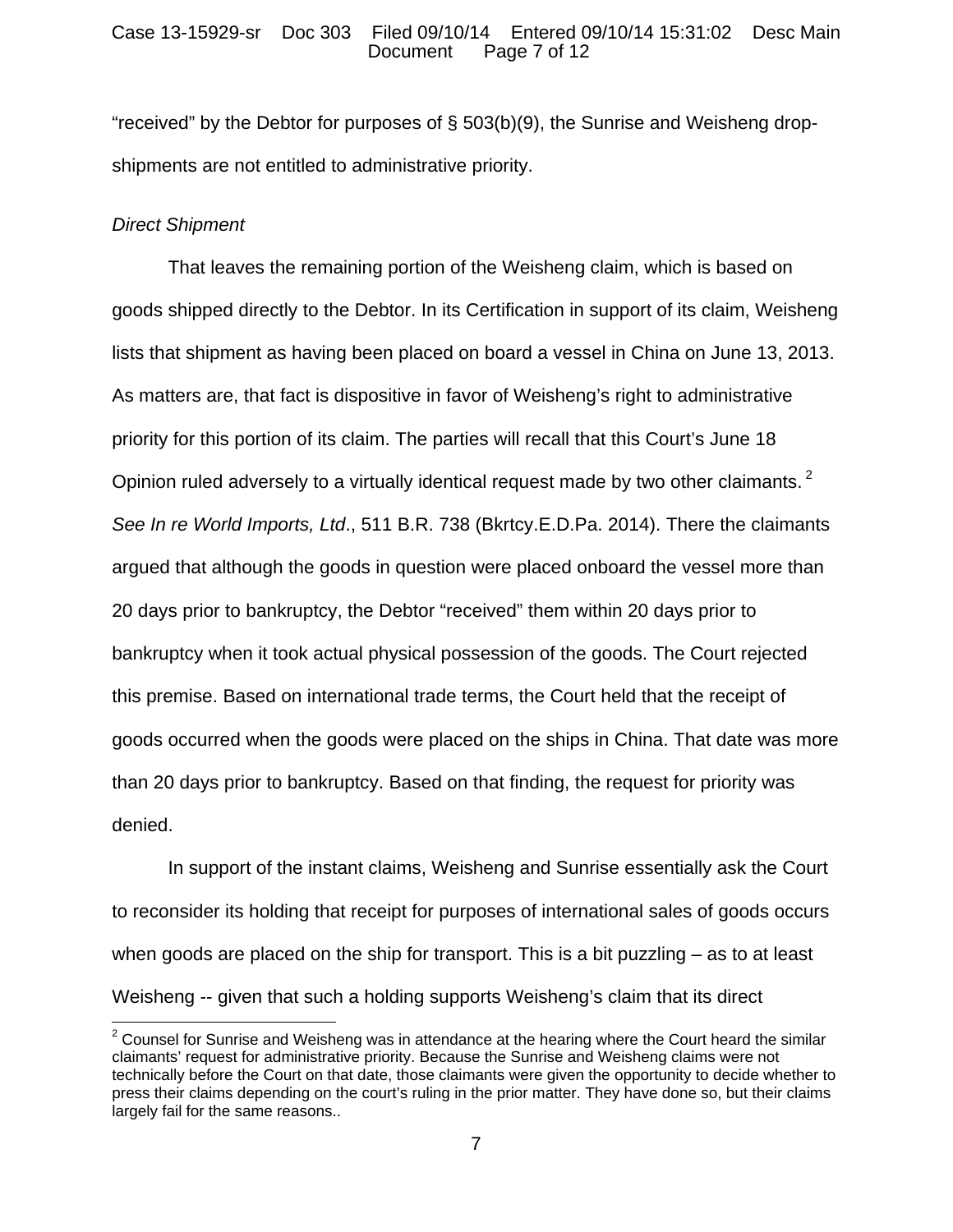#### Case 13-15929-sr Doc 303 Filed 09/10/14 Entered 09/10/14 15:31:02 Desc Main Page 8 of 12

shipment is entitled to priority. In any event, the Court declines to reconsider its prior ruling, as it sees no basis to depart from the legal conclusions reached in the June 18 ruling. The Court will, however, address the arguments raised by the claimants that alteration or amendment is warranted.

Sunrise and Weisheng offered two grounds for reconsideration. First, while they concede that the contract is governed by a treaty (the CISG (Contract of Goods) which incorporates international trade terms (i.e., "Incoterms"); they maintain that those legal sources fail to define the term "receipt." Sunrise/Weisheng Letter Brief, 3. That, they say, requires the Court to look elsewhere for a definition. *Id.* Second, they argue, in the alternative, that the trade terms incorporated by the CISG (the Incoterms) in fact provide a ready definition from which the meaning of the term "receipt" can be found. *Id.*, 4-5

The Court dismisses these arguments. As to the first, the Court sees no dispositive omission in the Incoterms® 2010. As previously noted, among the Incoterms is a definition of the shipping term "FOB." That was the term under which the shipment in the June 18 Opinion was shipped. The Court held the definition of FOB to mean that the buyer took delivery of the goods when they were placed on board the ship in China, and that, in turn, was when "receipt" occurred. Its opinion has not changed in this regard. There is, then, no reason to look to sources outside the Incoterms for a definition of "receipt."

As to the second argument; to wit, that the Court failed to properly note in the Incoterms® 2010 Introduction an explanation of the term FOB that would indicate that "receipt" occurs after the goods are physically delivered to the buyer, the Court finds the argument to misconstrue the terms. In support of its claim that receipt also occurs when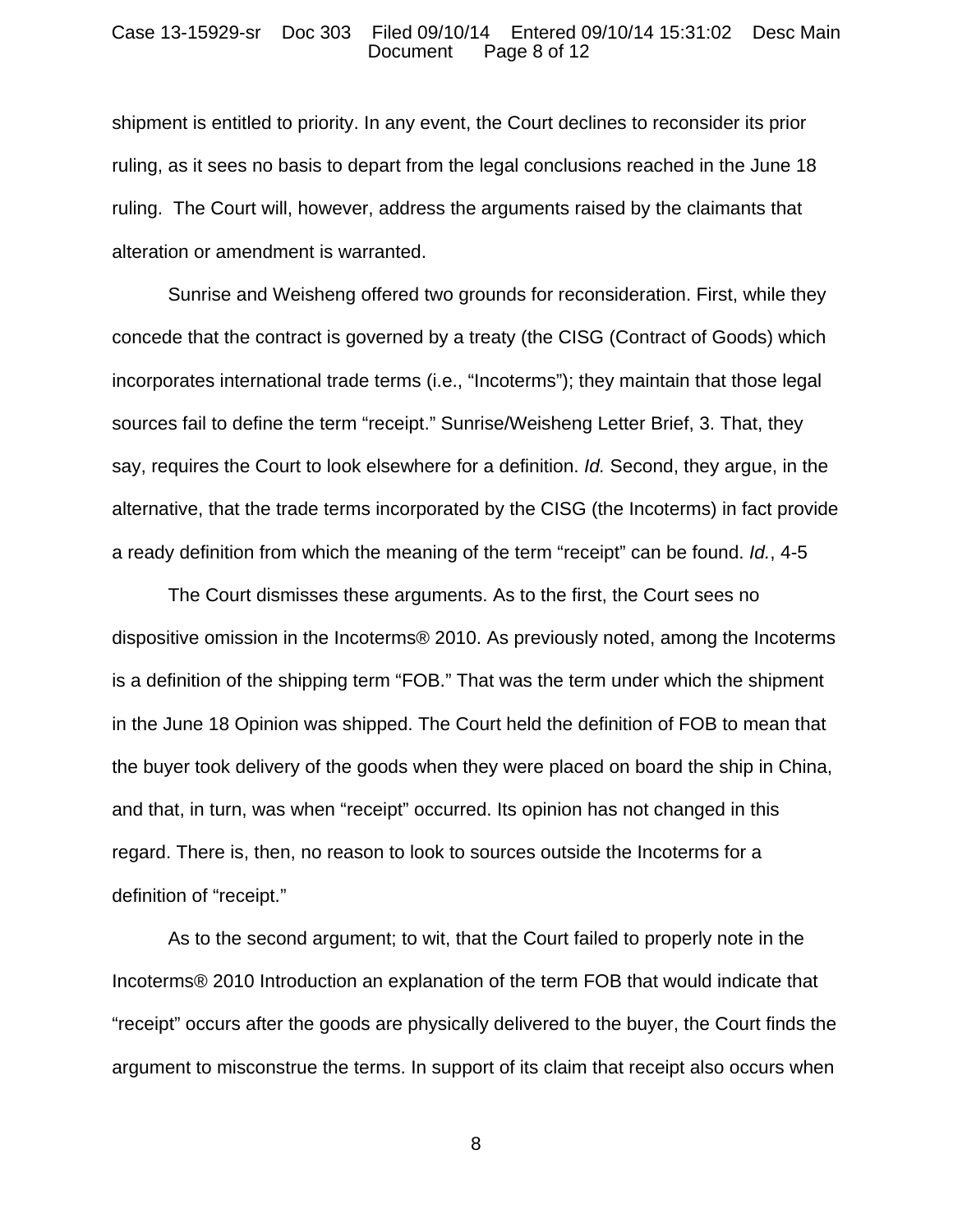the goods are offloaded at the end of the shipment the claimants rely on the following language:

> In the second class of Incoterms® 2010 rules, the point of delivery and the place to which the goods are carried to the buyer are both points, hence the label "sea and inland waterway" rules.

Incoterms® 2010 Introduction, 7. According to the claimants, "[t]his passage distinguishes the point of delivery (i.e, where the goods are handed over to the common carrier) from the place where the buyer takes possession of them through physical receipt." Sunrise/Weisheng Letter Brief, 4. In other words, say the claimants, under an FOB shipment the goods are delivered to the Chinese port but are not received until the buyer takes physical possession of the goods.

Before parsing the language of this excerpt, a preliminary point is in order. This excerpt does not come from a specific definition of an Incoterm. It appears in the Introduction to the Incoterms® 2010. The Introduction serves to generally explain the amendments to the previous edition. $3$  The Introduction is akin to dicta. That alone should caution against assigning emphasis to it.

But more importantly, the claimants have taken this excerpt from the Introduction out of context. The entirety of the excerpt states as follows.

 3 The Incoterms®2010 is the current version and amends the Incoterms® 2000.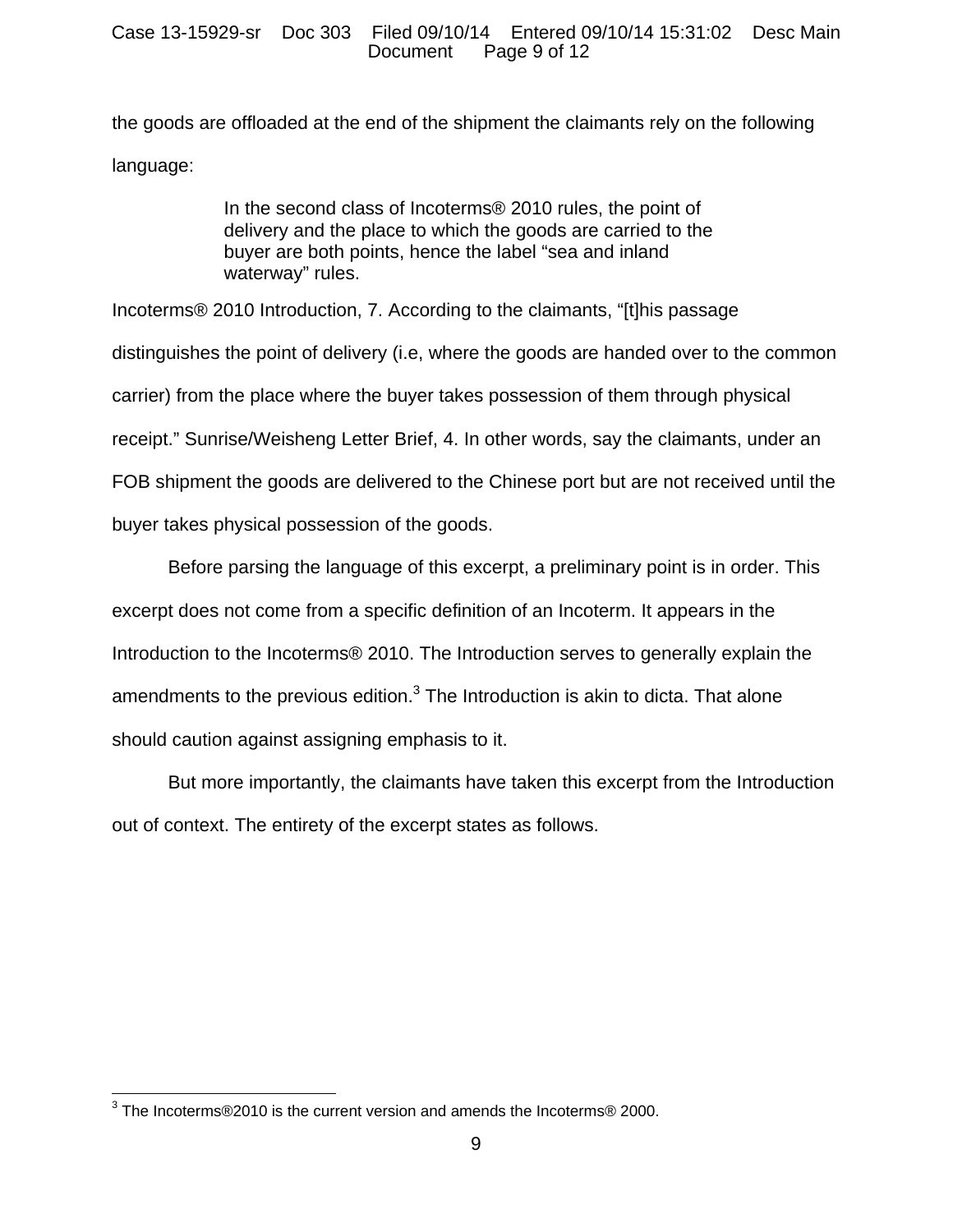# **Main features of the Incoterms® 2010 rules**

… 2. Classification of the 11 Incoterms® 2010 rules

The 11 Incoterms® 2010 rules are presented in two distinct classes:

# RULES FOR ANY MODE OR MODES OF TRANSPORT

- EXW EX WORKS
- FCA FREE CARRIER
- CPT CARRIAGE PAID TO
- CIP CARRIAGE AND INSURANCE PAID TO
- DAT DELIVERED AT TERMINAL
- DAP DELIVERED AT PLACE
- DDP DELIVERED DUTY PAID

# RULES FOR SEA AND INLAND WATERWAY TRANSPORT

- FAS FREE ALONSIDE SHIP
- FOB FREE ON BOARD
- CFR COST AND FREIGHT
- CIF COST INSURANCE AND FREIGHT

The first class includes the seven Incoterms® 2010 rules than can be used irrespective of the mode of transport selected and irrespective whether one or more than one mode of transport is employed. EXW, FCA, CPT, CIP, CAT, DAP and DDP belong to this class. They can be used even when there is no maritime transport at all. It is important to remember, however, that these rules *can* be used in cases where a ship *is* used for part of the carriage.

In the second class of Incoterms® 2010 rules, the point of delivery and the place to which the goods are carried to the buyer are both points, hence the label "sea and inland waterway" rules. FAS, FOB, CFR, and CIF belong to this class. Under the last three Incoterms rules, all mention of the ship's rail as the point of delivery has been omitted in preference for the goods being delivered when they are "on board" the vessel. This more closely reflects modern commercial reality and avoids the rather dated image of the risk swinging to and fro across an imaginary perpendicular line.

Incoterms® 2010, 6-7 (emphasis added)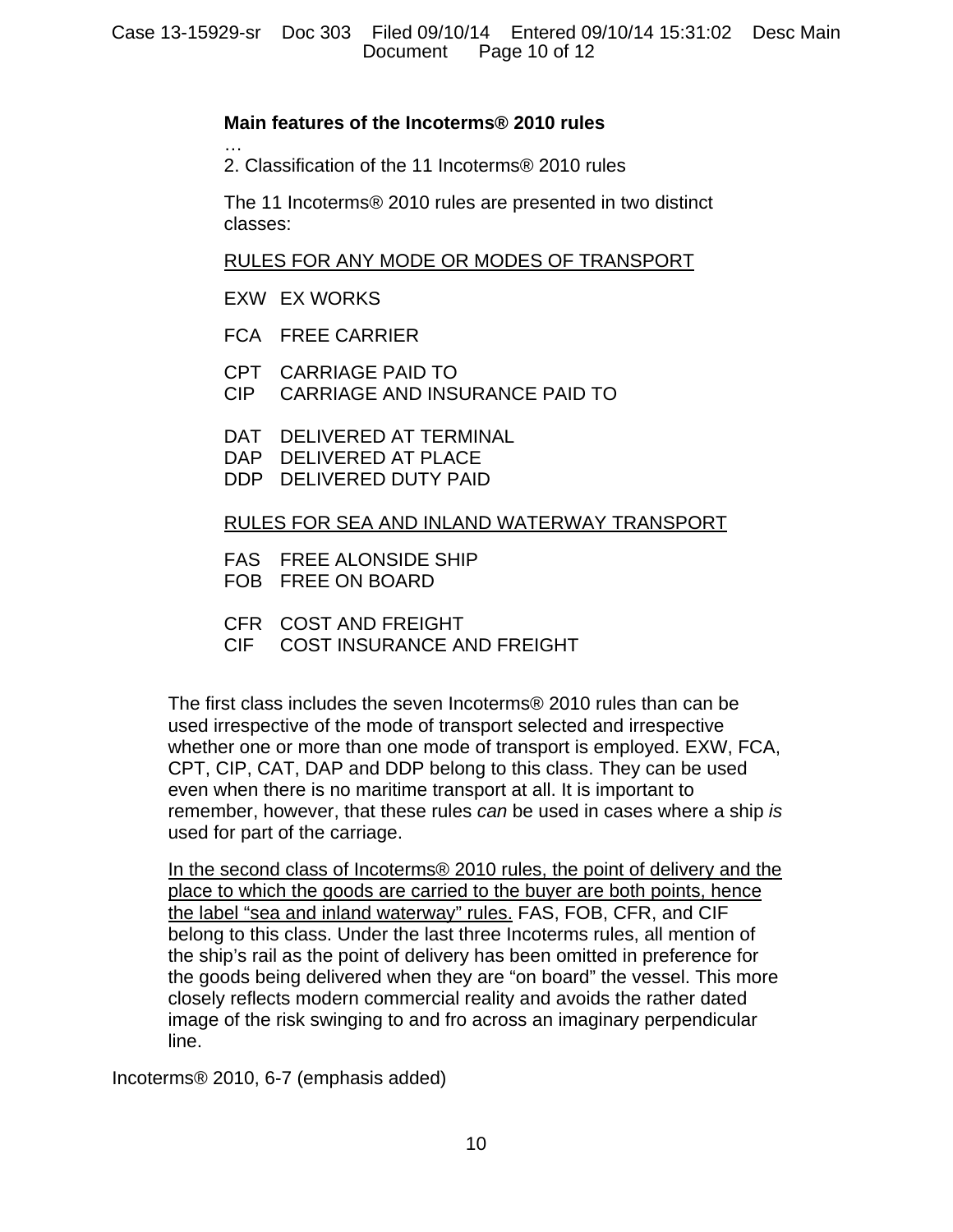#### Case 13-15929-sr Doc 303 Filed 09/10/14 Entered 09/10/14 15:31:02 Desc Main Page 11 of 12

Viewed in context, this excerpt from the Introduction serves not to define a term but to differentiate some terms from others. Specifically, it distinguishes the shipping terms that involve maritime transport. In such cases two ports are necessarily involved: the port of origination and the port of arrival. The first port is where the *delivery* of the goods occurs. The second port is the port to which they are *carried*. This cannot reasonably be construed to imply that receipt of goods by the buyer occurs either over some continuum or at the end of the journey. Rather, the excerpt explains that the 4 Incoterms for sea and inland waterway transport---among which is FOB---define delivery to occur the moment the goods are placed on board. It simply eliminates the antiquated notion that cargo crossing the ship's rail marks the point of its delivery.

The body of the text of the Incoterms® 2010 contains the definition of "receipt" pertinent to the Court's June 18 Opinion. The text devotes a chapter to the definition of FOB, which is the shipping term relevant to both the present transaction and the sale at issue in the Court's prior ruling. Again, under an FOB shipment, delivery occurs when the goods are placed on board at the port of origin. Incoterms® 2010, FOB, 88 ¶ A4 That is when the buyer must take delivery of the goods. *Id*., ¶ B4. That is why the Court previously determined that receipt of the goods occurred in China when they were placed on board. The Court reaches the same conclusion in this case.

#### *Conclusion*

 The entirety of the Sunrise claims and the drop-shipment portion of the Weisheng claim will be denied administrative priority. The portion of the Weisheng claims